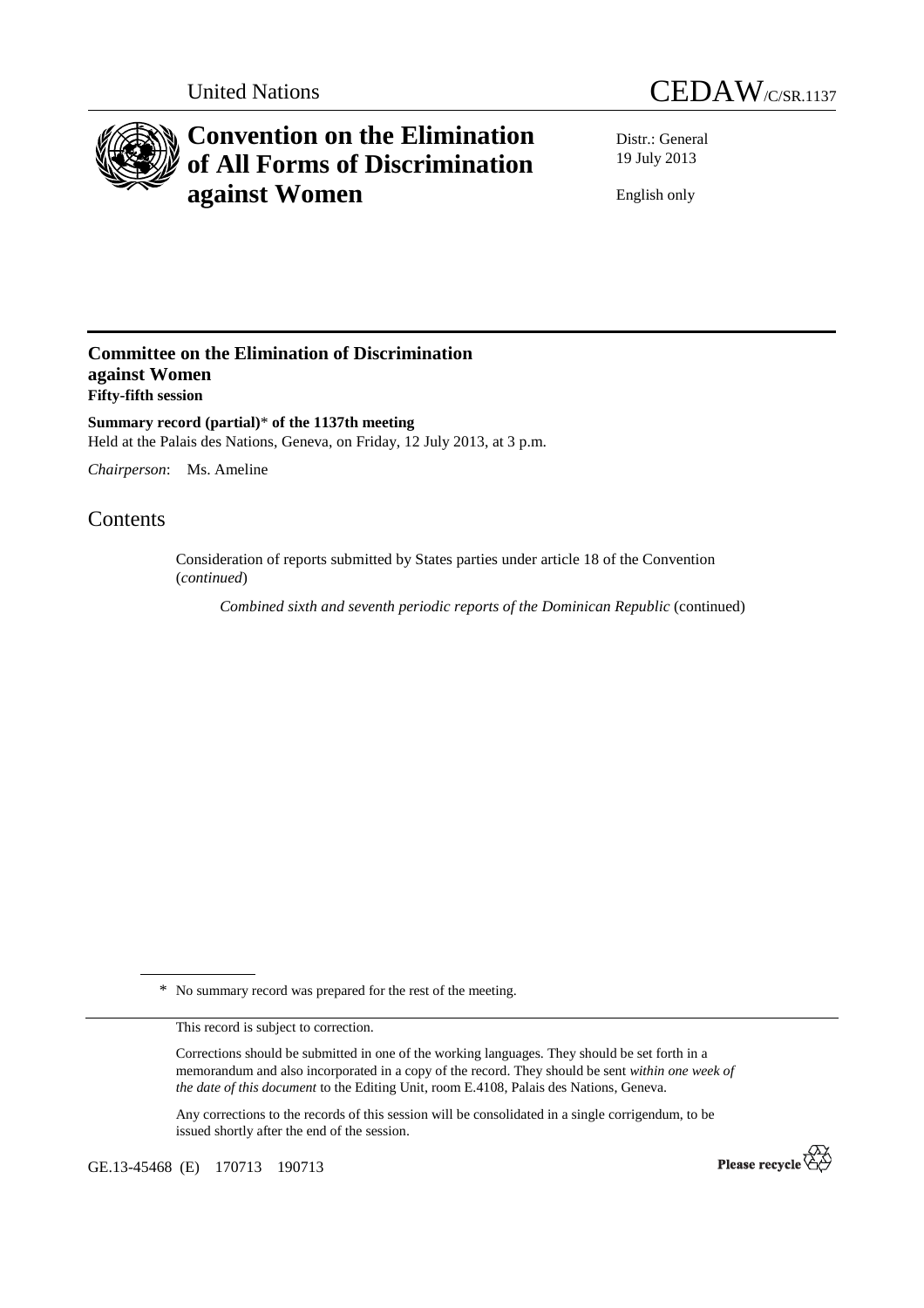*The meeting was called to order at 3.05 p.m.* 

# **Consideration of reports submitted by States parties under article 18 of the Convention** (*continued*)

*Combined sixth and seventh periodic reports of the Dominican Republic* (continued) (CEDAW/C/DOM/6-7; CEDAW/C/DOM/Q/6-7 and Add.1)

#### *Articles 7 to 9*

## 1. *At the invitation of the Chairperson, the delegation of the Dominican Republic took places at the Committee table.*

2. **Ms. Graciano** (Dominican Republic) said that her Government was currently considering a national plan to regularize the status of undocumented migrants residing in the Dominican Republic which would cover all such persons; it did not focus specifically on any particular nationality. The Central Electoral Board was also working to have the status of such persons of Haitian descent formalized, in accordance with the relevant article of the Constitution, concerning nationality. As part of the plan, the Government intended to carry out a census of all persons in an irregular situation. The results of that census would then be used to establish their official status.

3. **Ms. Schulz** asked whether persons of Haitian descent who had previously considered themselves to be Dominican residents would have that status revoked under the new plan and would therefore be required to reregister as foreign nationals.

4. **Ms. Graciano** (Dominican Republic) said that a special commission of the Central Electoral Board assessed cases of undocumented migrants and decided whether or not they should be referred to the Board to declare them to be unlawfully present in the Dominican Republic or to another body to ensure that they were duly registered. Persons who were in compliance with the law did not need to come before the Board.

5. **Ms. Germán** (Dominican Republic) said that as the border between the Dominican Republic and Haiti was not strictly controlled Haitian women often crossed into the country without valid identity documents and were subsequently unable to register the birth of their children. The Government had implemented the national plan in an effort to address such a state of affairs and prevent children born to women in an irregular situation from being left stateless.

## *Articles 10 to 14*

6. **Ms. Gbedemah** asked whether the State party had included provisions in the National Gender Equality and Equity Plan for 2007–2017 for all school-age children to receive comprehensive sex and reproductive health education. Noting that a significant number of girls did not complete secondary education, she asked what steps had been taken to address the school dropout rate. She also requested further information on the school dropout rate for girls of Haitian descent, many of whom were unable to continue their studies because they lacked official identity documents. She asked the State party to provide data disaggregated by sex on the number of children with disabilities attending school and requested further information on the current policy aimed at ensuring such children's right to inclusive education. Noting that two thirds of girls in secondary and postsecondary schools studied traditional subjects, she asked whether any measures had been implemented to encourage women to pursue a wider range of subjects and careers in the science and technology fields.

7. **Ms. Bailey** asked the delegation to provide further information on the steps taken to encourage pregnant girls to return to school after giving birth. She wished to know what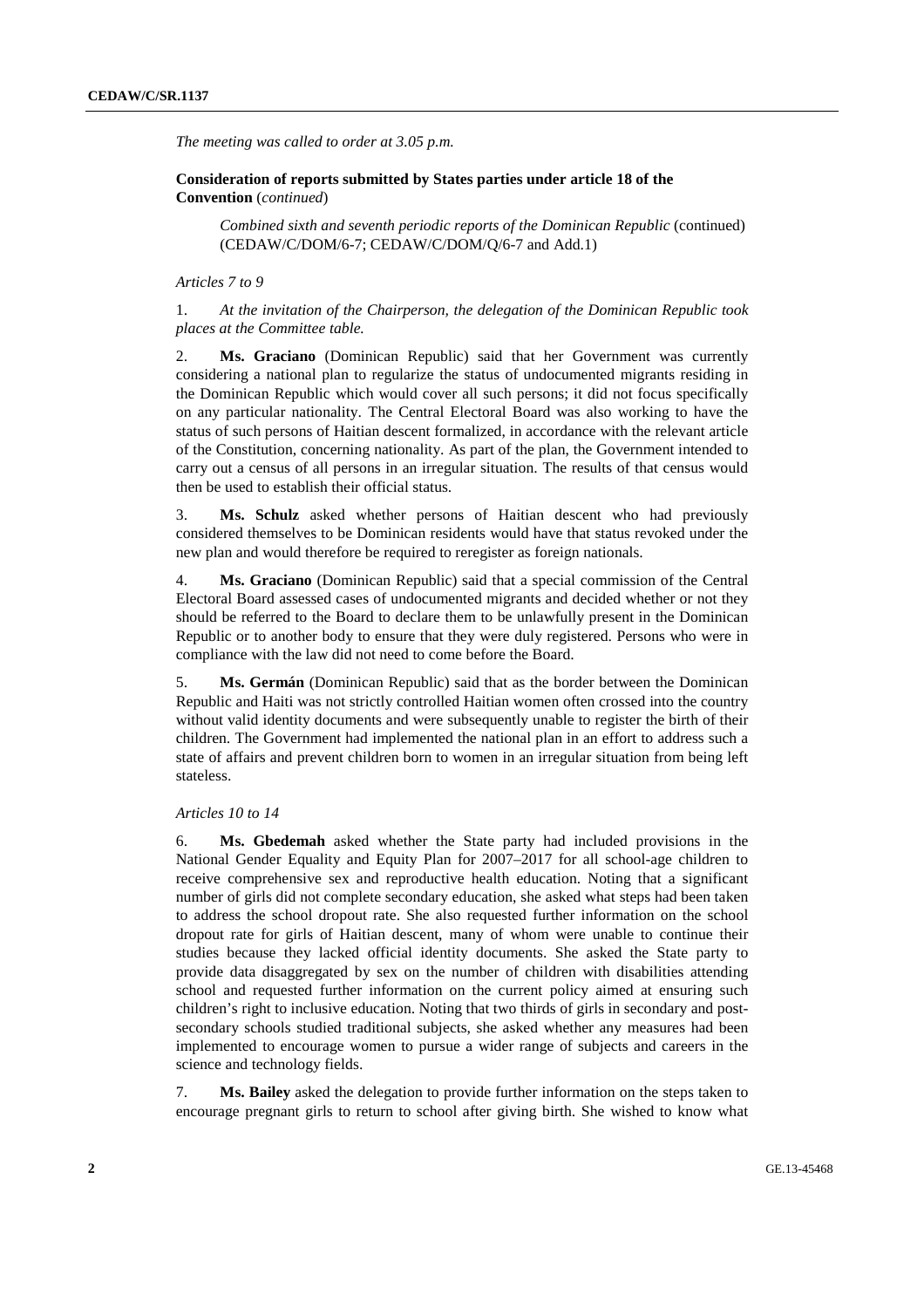measures the State party had taken to enforce the right to education of pregnant girls who were expelled from school. Noting the critical role played by educational institutions in the prevention of stereotypical cultural attitudes and norms, she would like further information on the gender mainstreaming mechanism referred to in the State party report and the extent to which efforts to eradicate gender stereotypes had been successful. Had the Government evaluated teacher training courses on gender mainstreaming to determine whether the training had managed to change teachers' patterns of behaviour and the way in which they socialized children? She also requested further information on the impact of the National Gender Equality and Equity Plan for 2007–2017 on gender mainstreaming in schools.

8. **Ms. Pomeranzi** asked what policies had been put in place to provide women with better access to the labour market in view of the disconcertingly high numbers of unemployed women. She expressed concern at the continued existence of sexual discrimination in the country and the State party's failure to fully implement the principles of the International Labour Organization (ILO) Equal Remuneration Convention, 1951 (No. 100). Noting that around 96 per cent of domestic workers in the country were women, she asked the delegation to provide information on the steps taken to provide domestic workers with the same protection afforded to other workers, particularly in terms of the social security system.

9. **Ms. Schulz** asked whether new immigration legislation, which required health-care providers to carry out nationality checks before treating patients, discouraged vulnerable groups of women without identity documents from having access to health services. She also asked what steps had been taken to lower the rate of mother-to-child transmission and prevent the practice of sterilizing women with HIV/AIDS without their consent. She expressed concern at reports that children with HIV-positive mothers had been expelled from school and asked what efforts had been made to combat stigmatization. She also sought clarification on the measures in place to combat discrimination against lesbian and transsexual women and women with disabilities, particularly in the area of health care.

10. **Ms. Pimentel** said that the Government had made significant progress in terms of women's sexual and reproductive rights. Nevertheless, despite the decrease in teenage pregnancies reported over the 2002–2007 period, the number of cases remained worryingly high. She would appreciate additional information on the subject, including any updated statistical data available. She asked whether schools provided lessons on sexuality as well as sex education and requested details of the methodology, content and frequency of such classes. Turning to the issue of abortion, she welcomed the Government's recognition that article 37 of the Constitution concerning the inviolability of life from conception to death was incompatible with the full exercise of a woman's sexual and reproductive rights and urged the State party to take a well-balanced and careful approach to such matters.

11. **The Chairperson**, speaking in her capacity as an expert, congratulated the State party on its ratification of the ILO Forced Labour Convention, 1930 (No. 29) and asked how it intended to apply the Convention, in particular with regard to migrant workers. She asked what measures the State party had taken to tackle the issues faced by women and children who worked as seasonal workers.

12. **Ms. García** (Dominican Republic) said that a recent study had shown that the school and university dropout rate was the same for girls and boys, with the dropout rate for girls steadily decreasing the further they progressed with their studies. Some disparity in the dropout rate between boys and girls had been noted at technical and vocational colleges but the Government had taken steps to reverse that trend. Various awareness-raising campaigns had been conducted to break down cultural gender barriers that hindered women's employment in professions traditionally practised by men and significant progress had been noted.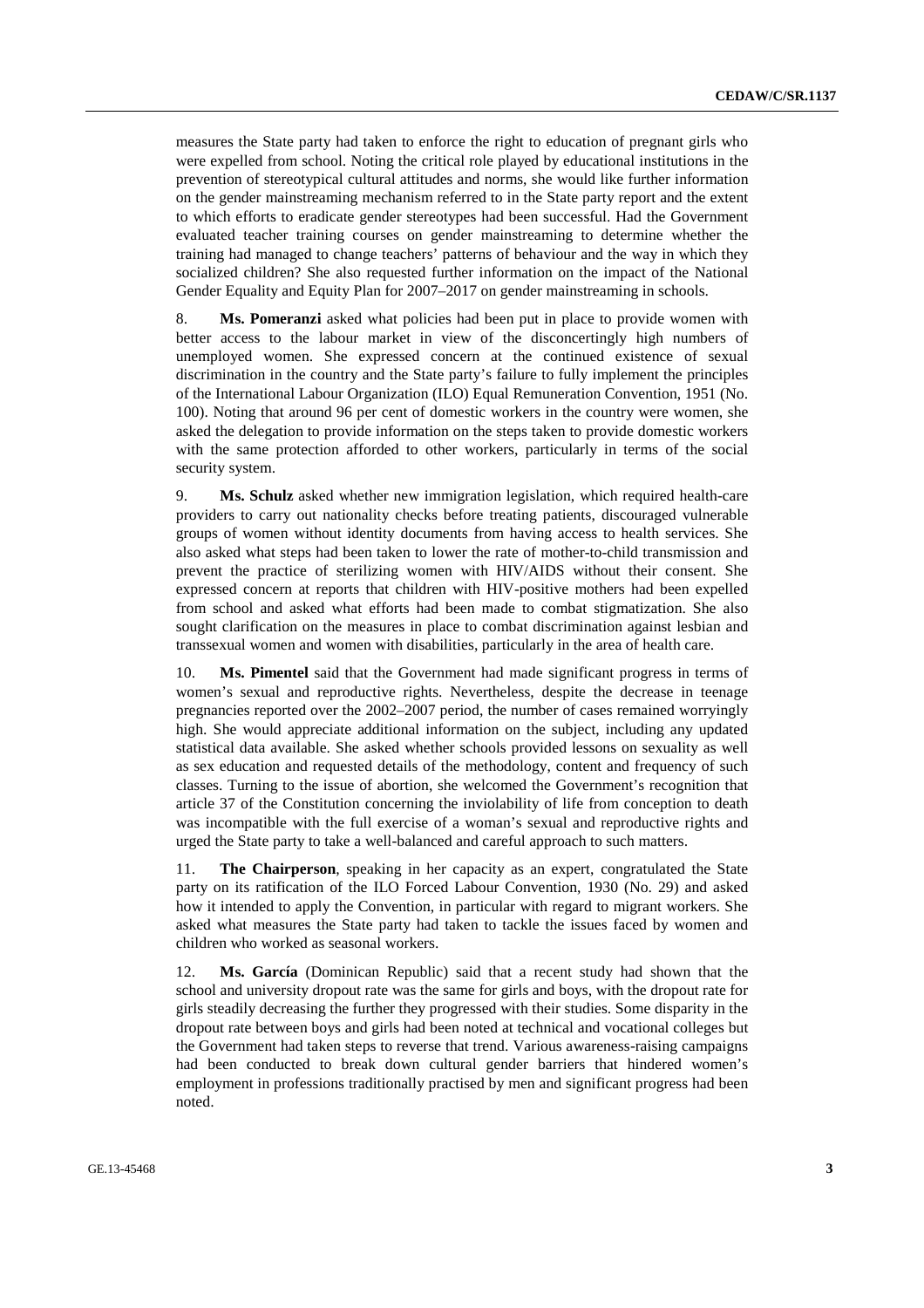13. She said that the Government had allocated 4.4 per cent of gross domestic product to education in 2013. Progress had been made in primary and university education but further efforts were needed to extend coverage at the secondary level. Policies had been introduced to improve the curriculum, and reduce the dropout rate and the number of students who were older than the average class age. Over 100 teachers had been trained and four special education centres had been set up to meet the needs of pupils with disabilities. Certain educational establishments had extended the school hours in order to further promote the right to education and women's employment. Lastly, an early childhood development programme entitled "Quisqueya comienza contigo" (Quisqueya begins with you) had been implemented to provide education and care to children up to the age of 5 years and enable women to reconcile work and family life.

14. The majority of unemployed women had a low level of education. Furthermore, the number of women actively seeking employment exceeded current vacancies, which explained the rise in the unemployment rate in 2012. Social security coverage had also increased and over half of women had social health insurance.

15. **Mr. Delancer Despradel** (Dominican Republic) said that there had been a significant reduction in mother-to-child transmission of HIV/AIDS between 1999 and 2013. A joint programme with the United States Agency for International Development (USAID), established in a number of hospitals since 2009, had contributed to the drop in the rate of transmission. Programmes to prevent transmission of HIV during labour and delivery had been put in place, including the provision of antiretroviral therapy, breast-milk substitutes and caesarean sections.

16. Voluntary sterilization was the most common contraceptive method for women in the State party; but there were no known cases of forced sterilization. Since 2004, a broader range of contraception methods had been made available through a joint programme with USAID. As a result, more women were using methods other than sterilization. All international and national research indicated a fall in the rate of teenage pregnancy. All women admitted to health clinics were asked about their nationality, but that information was not used to deny health services to non-national women in an irregular situation.

17. **Ms. Reyes** (Dominican Republic) said that articles 38 and 39 of the Constitution provided for the principle of equality and non-discrimination and a human rights unit had been set up under the Public Prosecutor's Office to follow up all cases of discrimination against vulnerable and minority groups, such as lesbian, gay, bisexual and transgender (LGBT) persons.

18. **Ms. Lizardo** (Dominican Republic) said that a road map had been drawn up to reduce and eliminate the worst forms of labour, child labour and poverty. The majority of the population were covered by either the State party's contributory or subsidized social security scheme. A subsidized contributory scheme that provided protection for female domestic workers in particular was under review and was soon expected to be implemented in full. Many female domestic workers had nevertheless already been covered by the subsidized contributory scheme.

19. **Ms. Germán** (Dominican Republic) said that figures showed that fewer girls than boys dropped out of school. Furthermore, while some girls still followed traditional careers, increasing numbers were opting to study subjects traditionally taken by male students. In order to raise awareness of and prevent teenage pregnancy, the Ministry of Women had implemented a programme at national level and a peer guidance scheme for 15- to 18-yearolds, which had both produced positive results. The last two years of the school curriculum covered teenage pregnancy, sexual and reproductive health and the role of women in professional and family life. Pupils with disabilities were integrated into the general education system and, where the disabilities precluded integration, the pupils were placed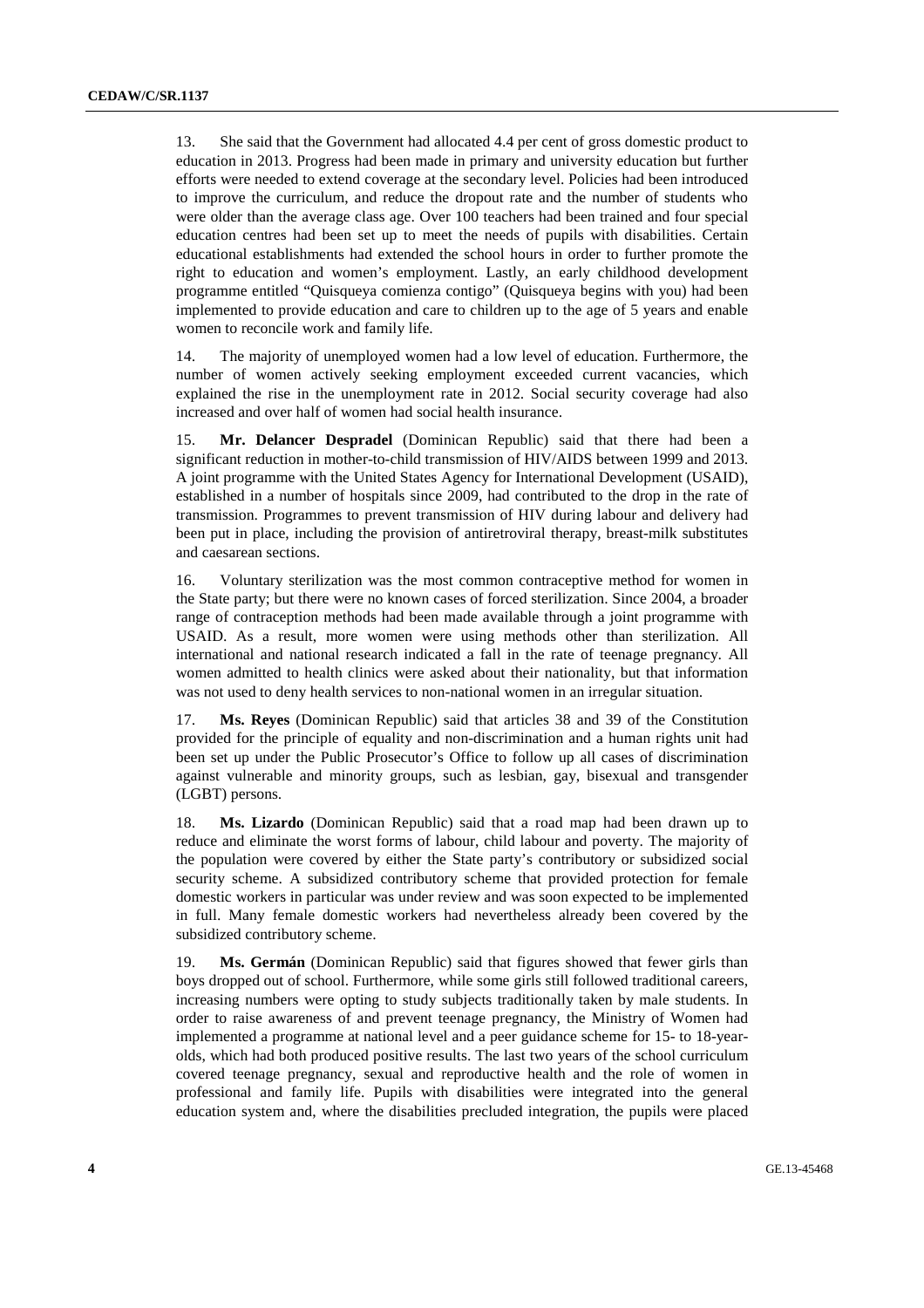in special schools. School curricula included gender equality at every level of education. Moreover, the curriculum was currently under revision and the Ministry of Women oversaw all proposed amendments in order to ensure that gender perspectives were fully incorporated in it. The Ministry had published three leaflets — for young people, women and teachers — to help stakeholders to identify parts of the curriculum that might be discriminatory and to submit them for revision. Studies showed that women were held in high regard in the State party; efforts were nevertheless being made to change certain attitudes towards women. In order to address the dropout rate, fast-track and distancelearning courses had been developed to assist adults who had completed basic education in obtaining higher education qualifications.

20. Although the unemployment rate was higher among women than men, there were more women professionals in both the public and private sector. Funding was provided for women's micro-businesses to enable them to manage their own companies and enter the formal economy.

21. **Ms. Schulz** asked whether pills and condoms were easily available in pharmacies in the State party. Were children of HIV-positive mothers expelled from schools? She would like further information on any preventive measures in place to guarantee accessible and user-friendly health services for women from vulnerable groups, such as LGBT persons.

22. **Ms. Bailey** said that it was essential to identify which girls were not in school and why, given that education was the key to employment. Were pregnant girls expelled from school and, if so, what was the impact on their education?

23. **Ms. Pimentel** expressed concern at the reported high levels of teenage pregnancy and abortion in the State party, which demonstrated that the measures in place were not having the desired effect.

24. **Ms. Germán** (Dominican Republic) said that she was unaware of any cases of children with HIV being expelled from school. The National Council on HIV and AIDS was working to prevent the spread of HIV and to support persons born with the virus. Schools were prohibited from expelling teenage girls who became pregnant, who could attend school in the morning or afternoon or even attend night school. While some parents chose to withdraw their daughter from school in such cases, the educational authorities had no part in such a decision. The financial situation of families also had a bearing on the school dropout rate. Children from low-income families often dropped out to begin working or to learn a trade. The high dropout rate in middle schools could be attributed in part to children who were taught subjects that did not interest them and to children older than the average age who had failed their end-of-year examinations and felt too old for their year group. In addition, the interruption of a pregnancy was permitted when the life of the mother was at risk.

25. **Mr. Delancer Despradel** (Dominican Republic) said that the contraceptive methods most widely used included voluntary surgical procedures, birth control pills, intrauterine devices, female condoms and contraceptive injections, all of which were covered by the Dominican social security scheme. However, his Government recognized that work still needed to be done to raise the awareness of women about their availability. While contraceptives were normally freely available, there were periods in which they were in short supply owing to logistical problems. A number of NGOs also distributed contraception, which could help to make up for any shortfall in supply.

26. **Ms. Pomeranzi** asked whether the State party planned to ratify the ILO Domestic Workers Convention, 2011 (No. 189) in view of the large number of domestic workers in the country; whether there were specific measures in place to assist women working in the informal sector; and whether the country's social security scheme covered informal workers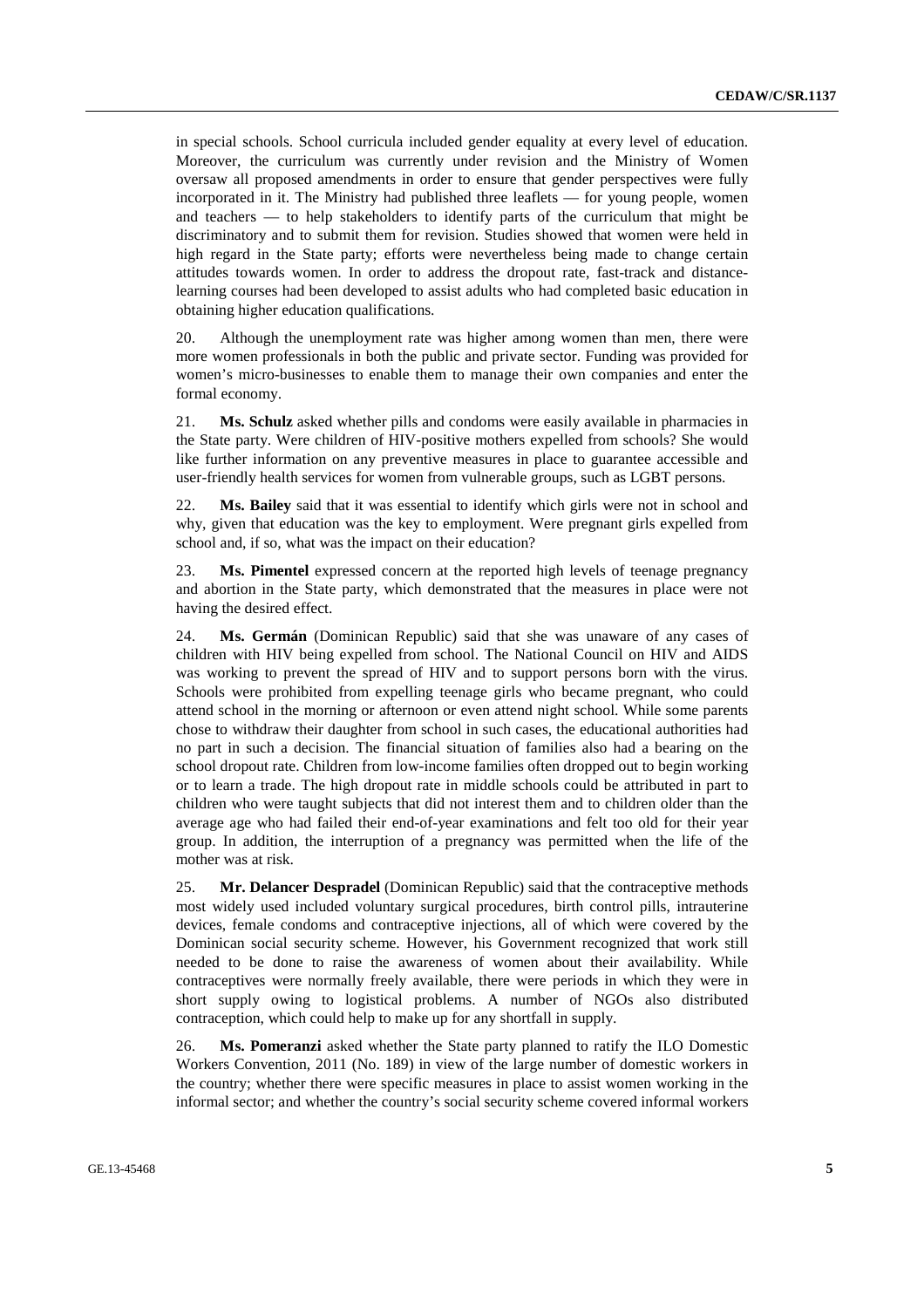and micro-entrepreneurs. She also requested additional information on sexual harassment in the workplace in export-processing zones.

27. **Ms. Zou** Xiaoqiao welcomed the land reform undertaken by the State party. However, despite the fact that Dominican legislation afforded men and women equal access to land, inequalities in landownership persisted. She wished to know of the mechanisms in place to monitor the application of the relevant legislation and of the measures adopted by the Government to remedy the inequalities in landownership.

28. Despite the fact that many people had escaped poverty during the period 2005–2008, certain groups of women, including women heading households, women with disabilities, older women and women refugees were still impoverished. She asked what measures had been adopted to tackle poverty among vulnerable groups and whether programmes tailored to the specific needs of those groups had been developed. She also requested statistical data on the number of men and women lifted out of poverty since 2008.

29. Noting that rural women were often subjected to different forms of abuse, including violence, she asked what the State party had done to curb that tendency; whether rural women enjoyed easy access to legal assistance; and whether there were shelters for victims of violence. Also noting that the literacy rate of rural women tended to be low, she wished to know whether any literacy programmes targeting those for women had been launched. She also requested additional information on access to credit and loans for women.

30. **Ms. Lizardo** (Dominican Republic) said that a programme to provide special financial assistance to impoverished households had been established. That programme also benefitted many households headed by women. In addition, her Government had launched a number of capacity-building programmes in impoverished rural areas, including literacy drives. It was also working to ensure that there were sufficient classrooms to guarantee a basic level of education in rural areas.

31. Her Government had also developed programmes aimed at increasing access to microcredit and funding for rural dwellers and promoting agricultural development. She added that a considerable number of people had thus been lifted out of poverty in recent years.

32. **Ms. Germán** (Dominican Republic) said the fact that women now had equal rights to access to credits and landownership in the Dominican Republic was a great achievement. However, in the case of both married and unmarried couples, the man was often the owner of the land.

33. **Ms. García** (Dominican Republic) said that the Agricultural Bank and the Dominican Agrarian Institute, together with the Ministry of Women, had set up an office to ensure that a gender perspective was incorporated into all plans and policies. Turning to the question of violence against rural women, she said that there were offices at the provincial and municipal levels to assist victims. The two shelters available for women were part of a wider network of support. In certain provinces there was a driver available 24 hours a day to transport women who felt that they were at risk to a shelter.

34. **Ms. Germán** (Dominican Republic) said that her Government had recently ratified ILO Convention No. 189 but that it would be some time before it could be effectively applied. The Labour Code would also be amended to incorporate the provisions of the Convention.

### *Articles 15 and 16*

35. **Ms. Leinarte** asked whether the new Civil Code had made it easier for women to keep a fair share of the marital property following a separation or divorce or for women in de facto partnerships an equitable share of cohabitation assets on the breakdown of their